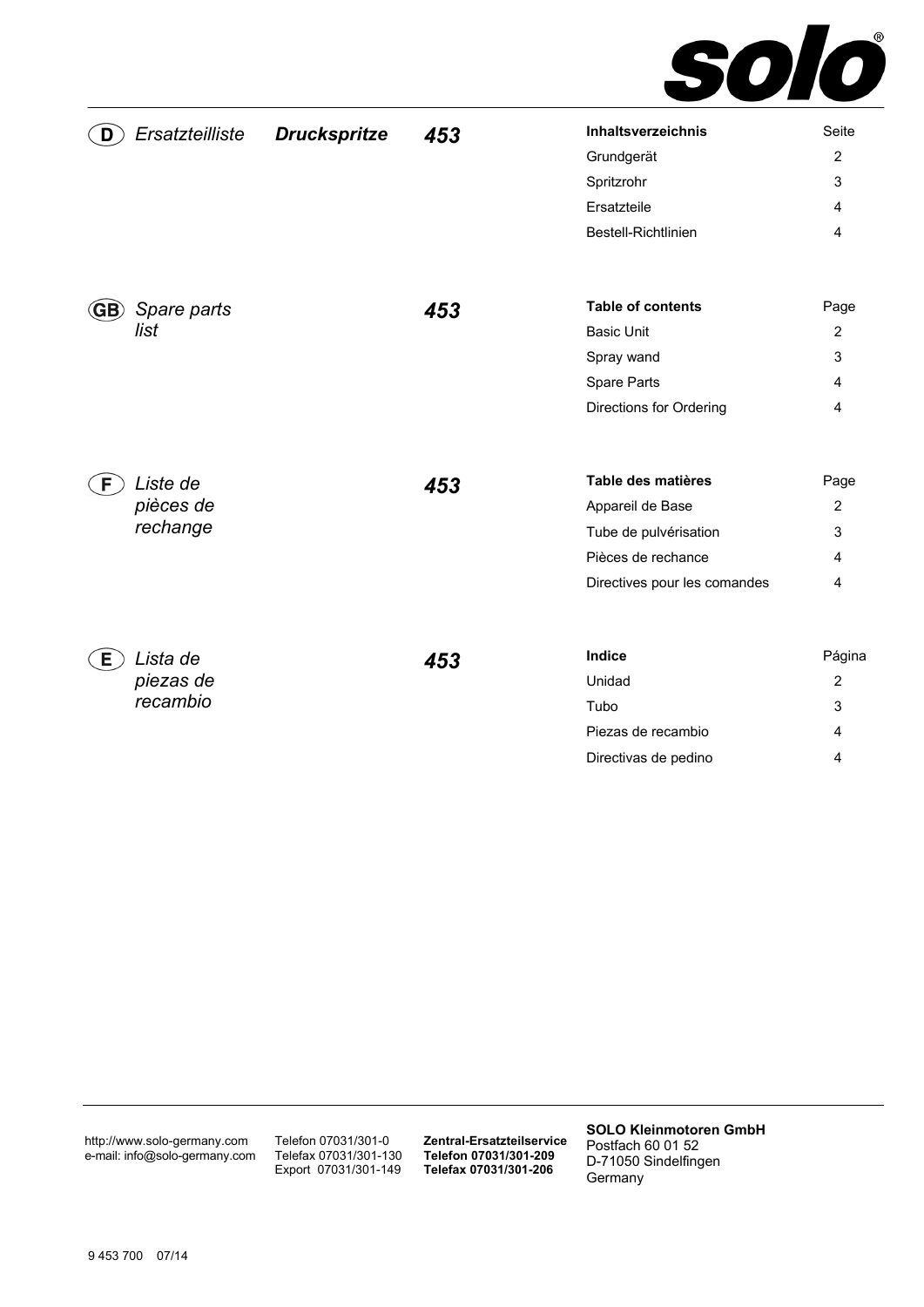



| Bild-Nr.<br>Pos.-No.<br>Pos.-No.<br>Pos.-No. | Bestell-Nr.<br>Order-No.<br>No. de Cde<br>Ref.-Nr. | Menge<br>Quantity<br>Nombres<br>Cantidad | Grundgerät                              | <b>Basic Unit</b> | Appareil de<br><b>Base</b> | <b>Unidad</b>    |
|----------------------------------------------|----------------------------------------------------|------------------------------------------|-----------------------------------------|-------------------|----------------------------|------------------|
|                                              | 42 00 415                                          |                                          | Behälter-11L + Abdeckung vs f ET        | Container 11      | Reservoir 11               | Tangue 11        |
|                                              | 44 00 313                                          |                                          | Pumpe-vs-Comfort                        | Pump              | Pump                       | Bomba            |
|                                              | 48 00 246                                          |                                          | Ventil-Ueberdruck-vs                    | Safety valve      | Soupape                    | Valvula          |
|                                              | 43 00 351                                          |                                          | Rohrbügel + Befestigung vs f ET         | Pipe + support    | Tube + support             | Tubo + soporte   |
| 5                                            | 20 74 453                                          |                                          | Spritzrohrhalter                        | Lance holder      | Support de tube            | Soporte de lanza |
| 6                                            | 43 00 352                                          |                                          | Achse + Scheiben + Federstecker vs f ET | Axis + washer +   | Arbre + rondelle           | Eje + arandela + |
|                                              |                                                    |                                          |                                         | spring            |                            | resorte          |
|                                              | 43 00 353                                          |                                          | Rad vs f ET                             | Wheel             | Roue                       | Rueda            |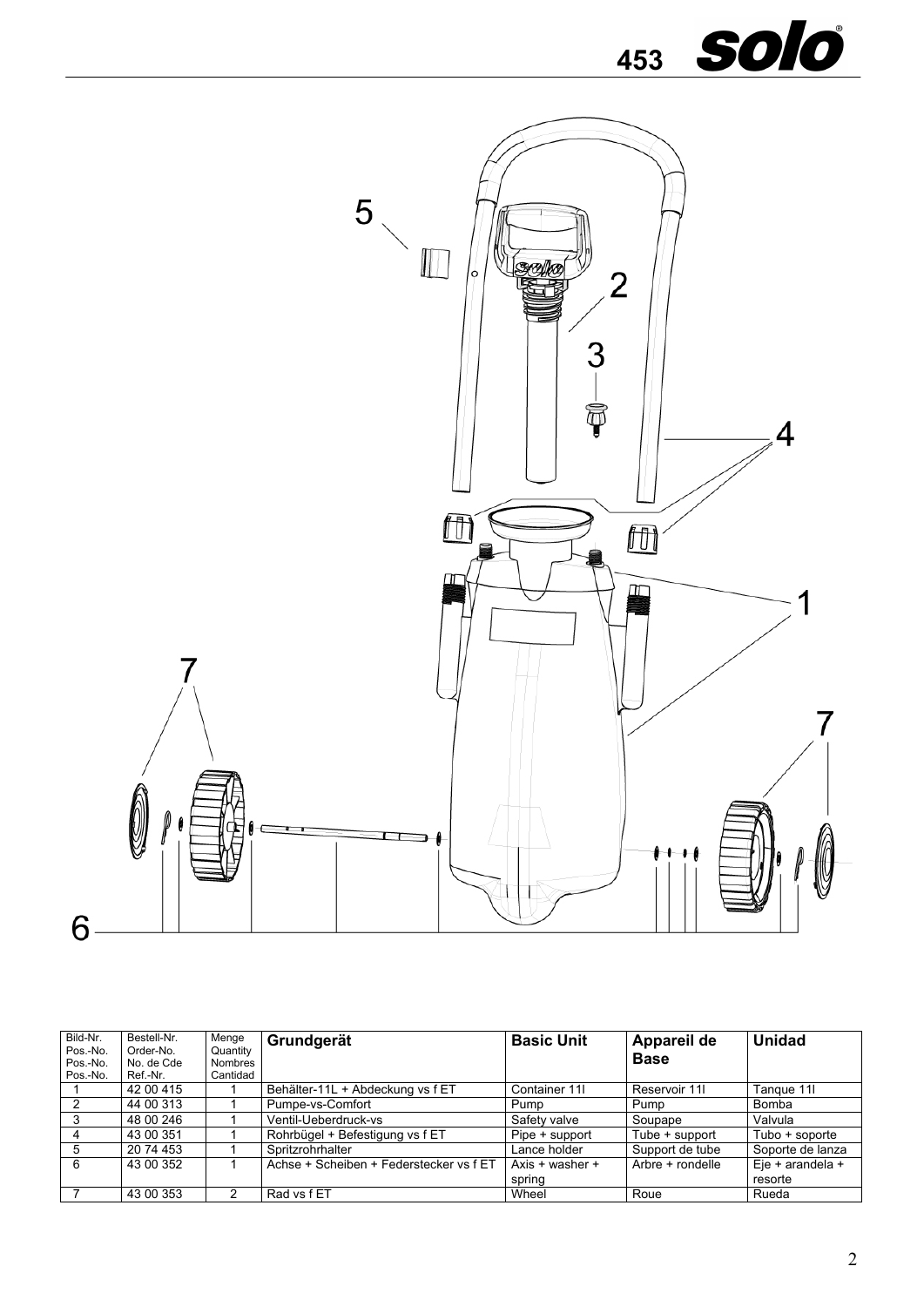



| Bild-Nr.<br>Pos.-No.<br>Pos.-No.<br>Pos.-No. | Bestell-Nr.<br>Order-No.<br>No. de Cde<br>Ref.-Nr. | Menge<br>Quantity<br><b>Nombres</b><br>Cantidad | Spritzrohr                                            | <b>Spray wand</b>                           | Tube de<br>pulvérisation                          | Tubo                                     |
|----------------------------------------------|----------------------------------------------------|-------------------------------------------------|-------------------------------------------------------|---------------------------------------------|---------------------------------------------------|------------------------------------------|
|                                              | 44 00 318                                          |                                                 | Trolley Griffeinheit vs.<br>Comfort enth. $(-> 1 - 6$ | Trolley grip comfort<br>incl. $(-2)$ 1 - 6  | Unite de poignee<br>y inclus $(-2 1 - 6$          | Mano de carro comf.<br>$Incl (-> 1 - 6)$ |
| 2                                            | 06 10 402                                          |                                                 | Reparaturset Handventil                               | Repair kit                                  | Jeu de réparation                                 | Juego rep.                               |
| 3                                            | 40 74 295 25                                       |                                                 | Bolzen 4,8x26,5 mm                                    | Bolt                                        | Goujon                                            | Perno                                    |
| 4                                            | 40 74 329 25                                       |                                                 | Haltebügel                                            | Support bracket                             | Crochet                                           | Estribo                                  |
| 5                                            | 00 62 271                                          |                                                 | O-Ring 10x3 mm                                        | O-ring                                      | Joint torique                                     | Anillo                                   |
| 6                                            | 40 74 999                                          |                                                 | Überwurfmutter $\leq$ )                               | Screw cap $\le$ -)                          | Ecrou de raccord $\le$ -)                         | Tuerca $\leq$ -)                         |
|                                              | 49 00 572                                          |                                                 | Spritzrohr mit Düse<br>enth. $(-2)$ 7 - 15            | Spray tube w. nozzle<br>incl. $(-2)$ 7 - 15 | Tube de pulv. avec buse<br>y inclus $(-2)$ 7 - 15 | Tubo y tobera<br>incl. $(-2)$ 7 - 15     |
| 8                                            | 49 00 391                                          |                                                 | Spritzrohr                                            | Spray tube                                  | Tube de pulvérisation                             | Tubo                                     |
| 9                                            | 00 62 258                                          |                                                 | O-Ring 16x3 mm                                        | O-ring                                      | Joint torique                                     | Anillo                                   |
| 10                                           | 40 74 337                                          |                                                 | Überwurfmutter R 3/4""                                | Screw cap                                   | Ecrou de raccord                                  | Tuerca                                   |
| 11                                           | 00 62 115                                          | 2                                               | O-Ring 10x2 mm                                        | $O$ -ring                                   | Joint torique                                     | Anillo                                   |
| 12                                           | 40 74 527                                          |                                                 | Winkelstück R 3/8""                                   | Elbow                                       | Coude                                             | Codo                                     |
| 13                                           | 40 74 922 25                                       |                                                 | Filtereinsatz                                         | Filter insert                               | Elément filtre                                    | Filtro                                   |
| 14                                           | 49 00 525                                          |                                                 | Duese Hochstrahl. . verst.                            | Adjust. Nozzle, red                         | Gicleur ajustable                                 | Tobera chorro alto                       |
|                                              |                                                    |                                                 | enth. (-> 14, 15                                      | incl. $(-> 14, 15)$                         | y inclus (-> 14, 15                               | incl. (-> 14, 15                         |
| 15                                           | 00 62 106                                          |                                                 | O-Ring $12x2$ mm <-))                                 | $O\text{-ring}(-)$                          | Joint torique $\le$ -))                           | Anillo $\leq$ -))                        |